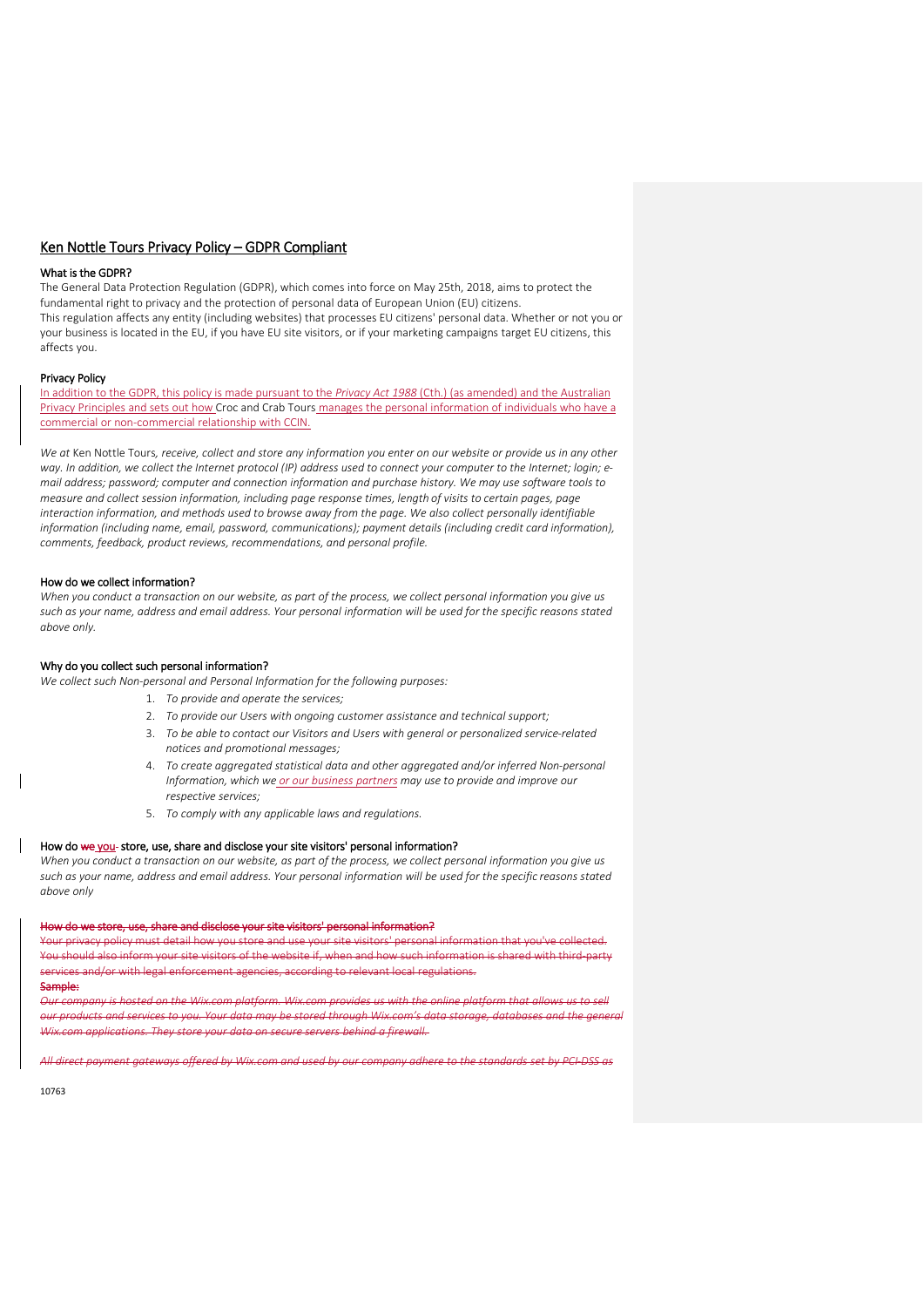*managed by the PCI Security Standards Council, which is a joint effort of brands like Visa, MasterCard, American Express and Discover. PCI-DSS requirements help ensure the secure handling of credit* 

### Do we share or on-sell your contact details?

We at Ken Nottle Tours have a strict policy regarding this, that no information will be forwarded or on-sold to another entity for profit or gain. Your contact details are only used in house, to further care for any of your needs or requests.

## How do you communicate with your site visitors?

*card information by our store and its service providers.*

*We may contact you to notify you regarding your account, to troubleshoot problems with your account, to resolve a dispute, to collect fees or monies owed, to poll your opinions through surveys or questionnaires, to send updates about our company, or as otherwise necessary to contact you to enforce our User Agreement, applicable national laws, and any agreement we may have with you. For these purposes we may contact you via email, telephone, text messages, and postal mail.*

### How do you use cookies and other tracking tools?

Cookies are implemented inon our websiteevery site built by Wix. Take a look at the table below to view which cookies Wix implementsare implemented o[n www.kennottletours.com.au:](http://www.kennottletours.com.au/)

#### How can site visitors' withdraw their consent?

*If you don't want us to process your data anymore, please write to uscontact us at [kennottletours@wn.com.au](mailto:kennottletours@wn.com.au)* or-sen *us mail to: Management;* Ken Nottle Tours *– PO Box 19, Warooma WA 6215 - Cclearly outlining your request.* To withdraw your consent is to withdraw all bookings.

We can delete all traces of your data on site and/or email you a copy of any data held on request. This is done

| Cookie name                          | Life span         | Purpose                         |
|--------------------------------------|-------------------|---------------------------------|
| sySession                            | Permanent         | Creates activities and BI       |
| hs                                   | Session           | Security                        |
| incap_ses_\${Proxy-ID}_\${Site-ID}   | Session           | Security                        |
| incap visid \${Proxy-ID} \${Site-ID} | Session           | Security                        |
| $nIbi \{ID\}$                        | Persistent cookie | Security                        |
| <b>XSRF-TOKEN</b>                    | Persistent cookie | Security                        |
| smSession                            | Two weeks         | Identify logged in site members |

manually and if requested, the data can be emailed directly to your nominated email address within 5 working days. \* However, you can unsubscribe from marketing emails at any time by contacting us by email or letter and <del>outlining</del> advising your request.

## Privacy policy updates

*We reserve the right to modify this privacy policy at any time, so please review it frequently. Changes and clarifications will take effect immediately upon their posting on the website. If we make material changes to this policy, we will* 

10763